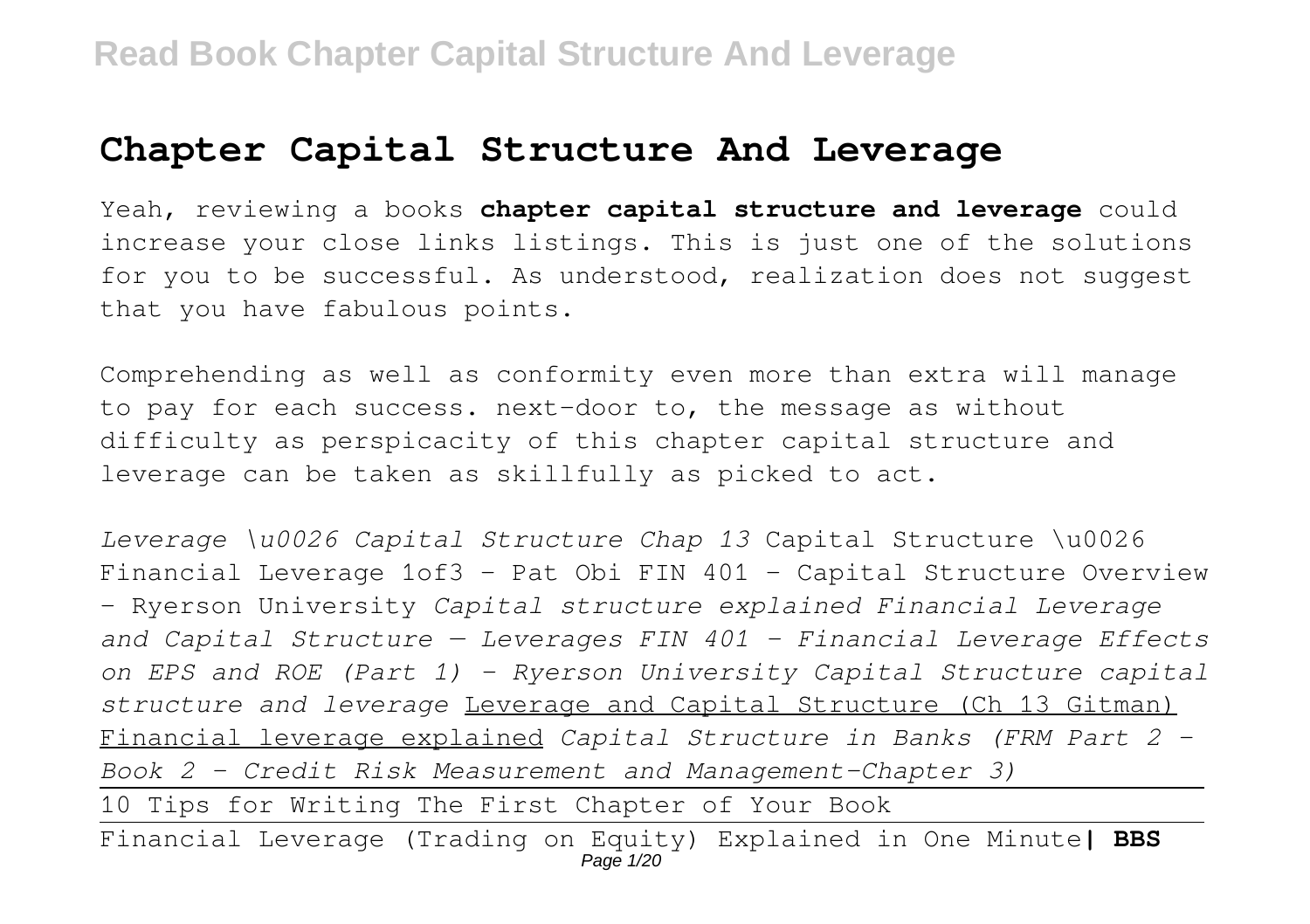**Third Year | Capital Structure \u0026 Leverage Full Concept | Chapter 9 | Part 1| Old is Gold |** *The DuPont Equation (ROE)* **HOW TO OUTLINE | 3 act 9 block 27 chapter example** *Leveraged Finance* **William Ackman: Everything You Need to Know About Finance and Investing in Under an Hour | Big Think** Weighted Average Cost of Capital (WACC) Overview The Concept of Leverage Capital Structure and Financial Leverage Chapter 9 Business Studies Class 12 FM 8.1 B.com(p/h) (CAPITAL STURCTURE) = (LEVERAGE, COST OF CAPITAL \u0026 VALUE OF FIRM) By ANKIT GOYAL Capital structure in financial management [ EBIT - EPS Analysis ]with Solved problem - kauserwise

BBS 4th Year | Capital Structure Concept | Part 1 | Corporate Finance | 2020 Fall Corporate Finance\_English\_Lecture 14-1 #1 Capital Structure - Financing Decision - Financial Management ~ B.COM / BBA / CMA Finance: Capital Structure of a Business **BBS Finance/ 3rd Year/ Capital Structure \u0026 Leverage/ Online class/ BBS/ BBA/ Questions Practice** Chapter Capital Structure And Leverage Its current capital structure consists of 25 percent debt and 75 percent equity; however, the CEO believes the firm should use more debt. The risk-free rate, r R F r is 5 percent, the market risk premium, R P M, is 6 percent, and the firm's tax rate is 40 percent. Currently, Cyclone's cost of equity is 14 percent, which is determined by the CAPM.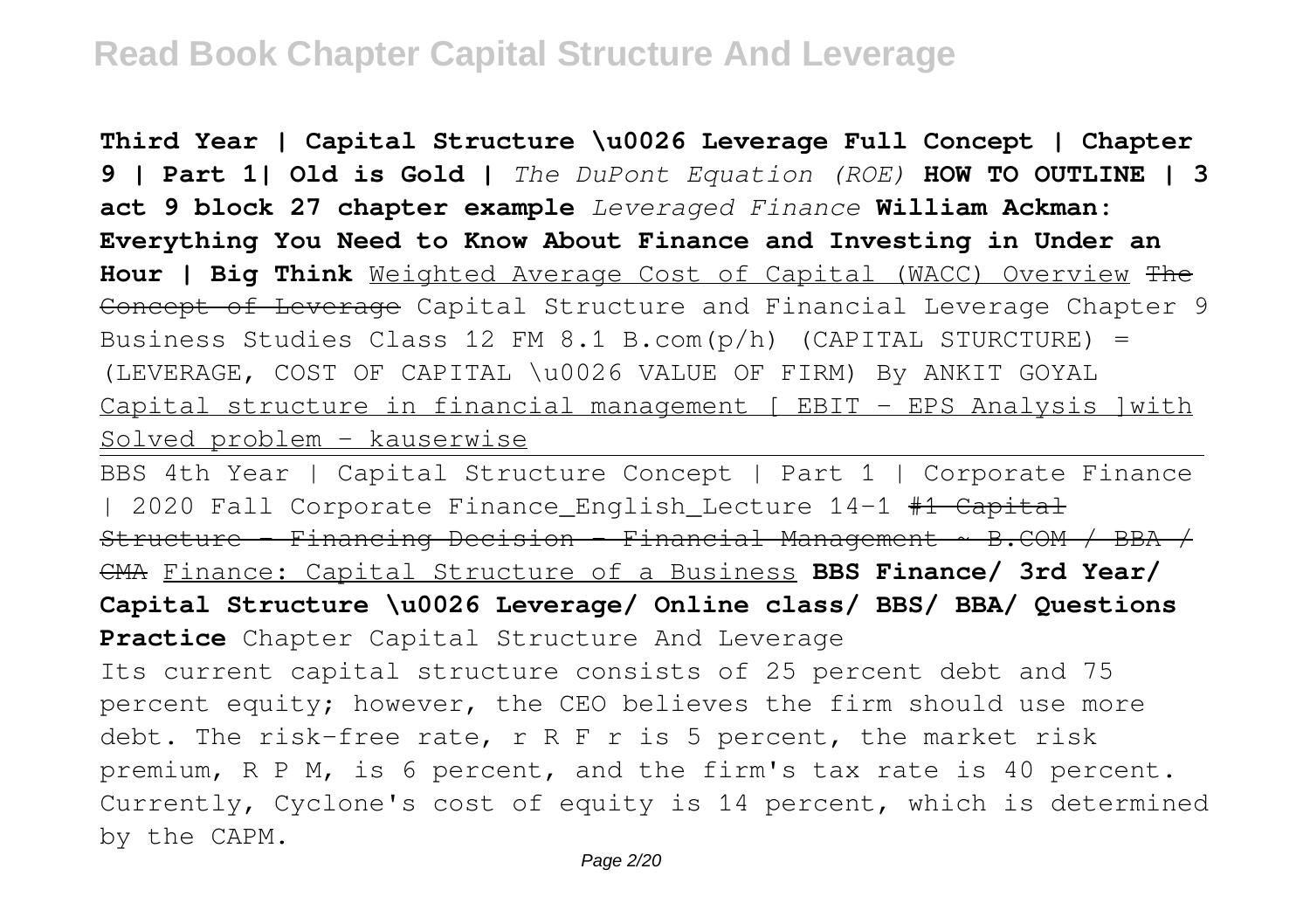Capital Structure and Leverage | Fundamentals of… Capital Structure and Leverage Chapter 13. 2. Background <ul><li>Capital structure refers to the mix of a firm's debt and equity </li></ul><ul><ul><li>Preferred stock is assumed to be part of a firm's debt </li></ul></ul><ul><li>Financial leverage refers to using borrowed money to enhance the effectiveness of invested equity </li></ul><ul><li>Financial leverage of 10% means the firm's capital structure contains 10% debt and 90% equity  $\langle$ /li> $\langle$ /ul>.

Chapter 13 Capital Structure And Leverage

On the other hand, the less automated process would call for less operating leverage; thus, the firm's optimal capital structure would call for more debt. 12-8 Several possibilities exist for the firm, but trying to match the length of the project with the maturity of the financing plan seems to be the best approach.

12 - Capital Structure and Leverage (Learning objectives ... chapter 13: capital structure and leverage 1. A firm's business risk is largely determined by the financial characteristics of its industry, especially by the amount of debt the average firm in the industry uses.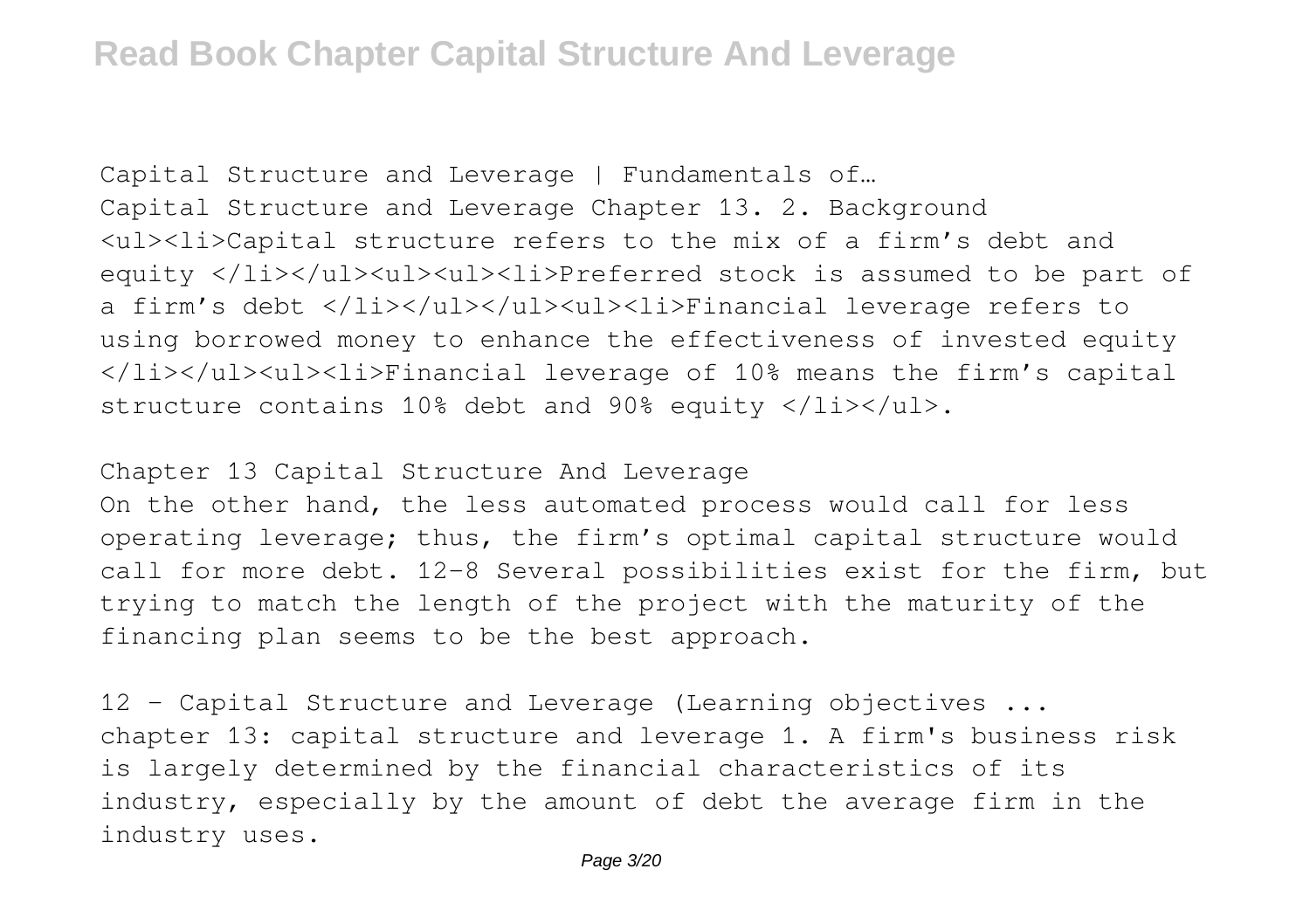Chapter 13 Questions: Capital Structure and Leverage ... CHAPTER 14 Capital Structure and Leverage Leverage and risk Optimal capital structure Compare profit, return and risk for leverage and unleveraged firms – A free PowerPoint PPT presentation (displayed as a Flash slide show) on PowerShow.com - id: 40f40c-NzYwN

PPT - CHAPTER 14 Capital Structure and Leverage PowerPoint ... The cost of capital is typically its weighted average cost of capital (WACC), applying the marginal cost of debt financing and equity financing. Since interest is typically a tax deductible expense, the WACC calculation will incorporate the after tax cost of debt. Leverage. Leverage is the utilization of fixed costs by a company.

Introduction to Capital Structure and Leverage - Finance Train 16-3 Capital Restructuring • How changes in capital structure affect the value of the firm, all else being equal • Capital restructuring involves changing the amount of leverage a firm has without changing the firm's assets • Increase leverage by issuing debt and repurchasing outstanding shares • Decrease leverage by issuing new shares and retiring outstanding debt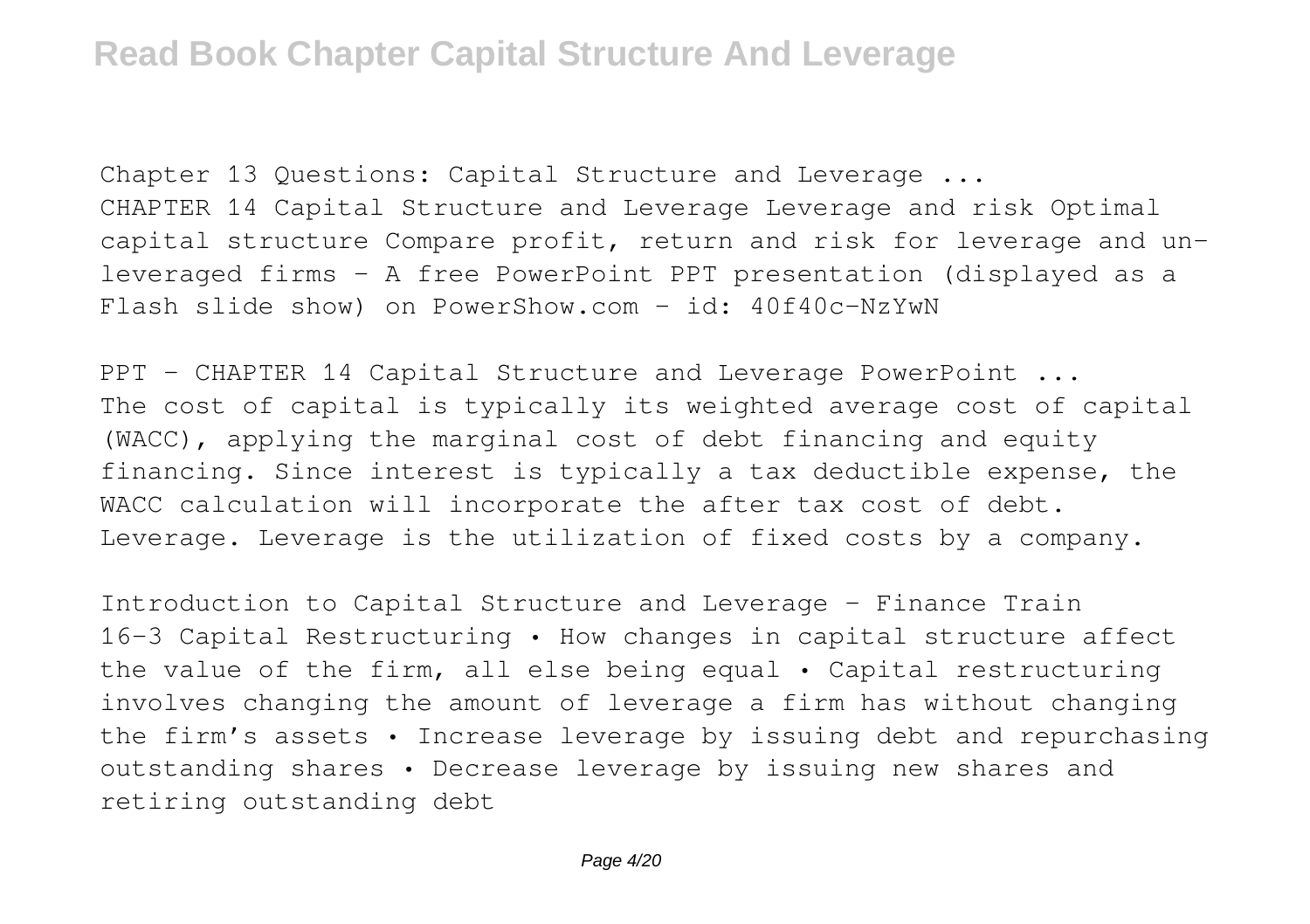Lecture 9 Financial Levergare, Capital structure (1).ppt ... View Lecture 9 Financial Levergare, Capital structure (2).ppt from ADMS 4540 at York University. •Chapter 16 •Financial Leverage and Capital Structure Policy •ADMS 4540 Key Concepts and

Lecture 9 Financial Levergare, Capital structure (2).ppt ... Capital Structure [CHAP. 15 & 16] -1 CAPITAL STRUCTURE [Chapter 15 and Chapter 16] • CONTENTS I. Introduction II. Capital Structure & Firm Value WITHOUT Taxes III. ... Even though leverage does not affect firm value, it does affect risk and return of equity.

CAPITAL STRUCTURE [Chapter 15 and Chapter 16] chapter capital structure and leverage

Chapter capital structure and leverage The capital structure theory that states that firms trade off the tax benefits of debt financing against problems caused by potential bankruptcy. reserve borrowing capacity The ability to borrow money at a reasonable cost when good investment opportunities arise.

Chapter 13, Finance Flashcards | Quizlet 15- MM Proposition I • MM Proposition I: In a perfect capital market, Page 5/20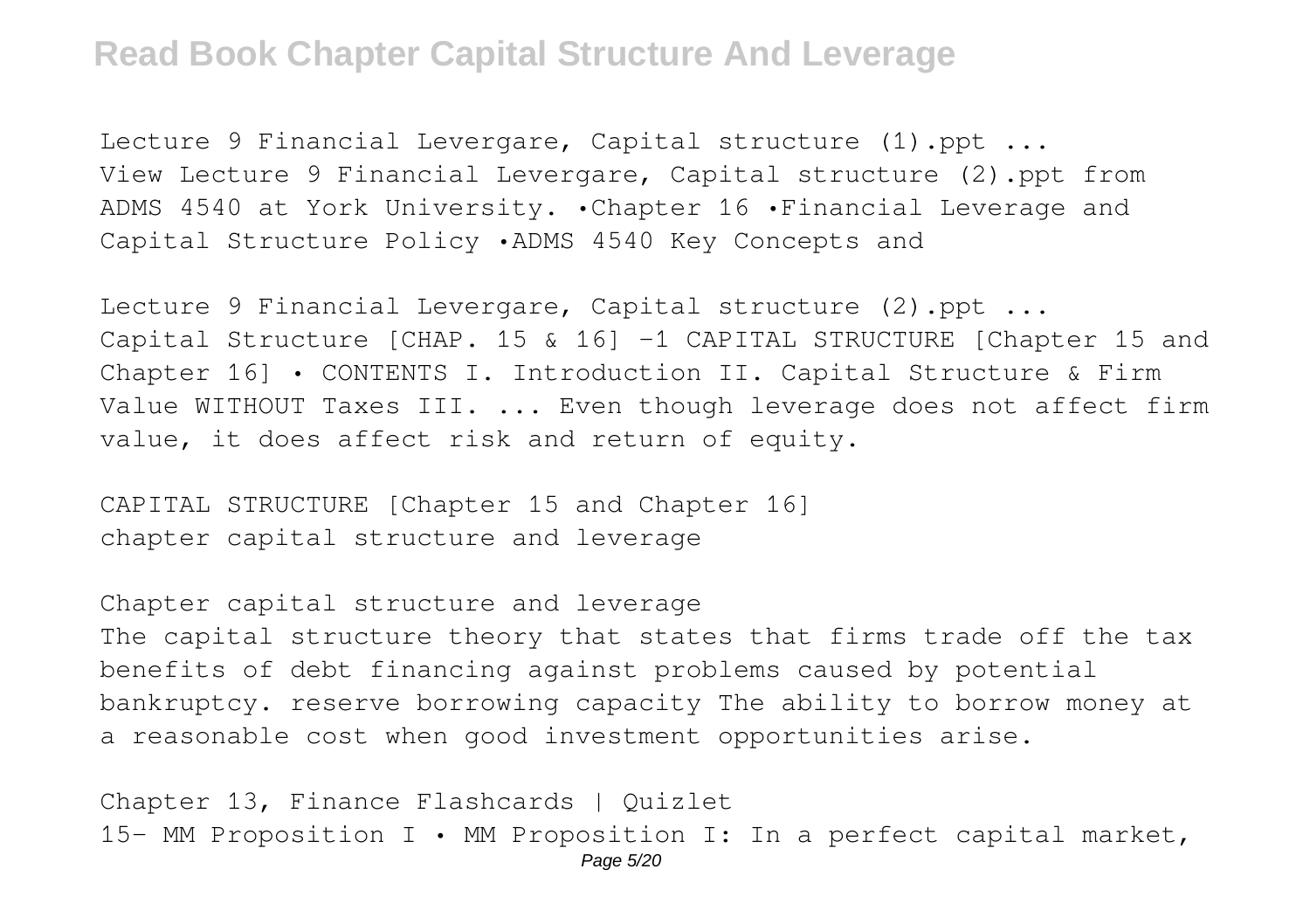the total value of a firm is equal to the market value of the free cash flows generated by its assets and is not affected by its choice of capital structure. w We can write this result in an equation: VL= E + D =VU (Eq. 15.1) VL= value of the firm with leverage VU= value of the unlevered firm

Chapter 15: Capital Structures - SlideShare (1) Ch.10 The Pricing of Risk Chapter 14 Capital Structure in a Perfect Market Chapter 19 Valuation and Financial Modeling Chapter 28 Mergers and Acquisitions Preview text Chapter 18 Capital Budgeting and Valuation with Leverage 18.1 Overview of Key Concepts - Assumptions in this chapter - The project has average risk.

Chapter 18 Capital Budgeting and Valuation with Leverage ... chapter 13: capital structure and leverage 1. A firm's business risk is largely determined by the financial characteristics of its industry, especially by the amount of debt the average firm in the industry uses. a. True

Chapter 13 Questions: Capital Structure and Leverage Essay ... Chapter 13 Capital Structure and Leverage. Educators. Chapter Questions. Problem 1 A company estimates that its fixed operating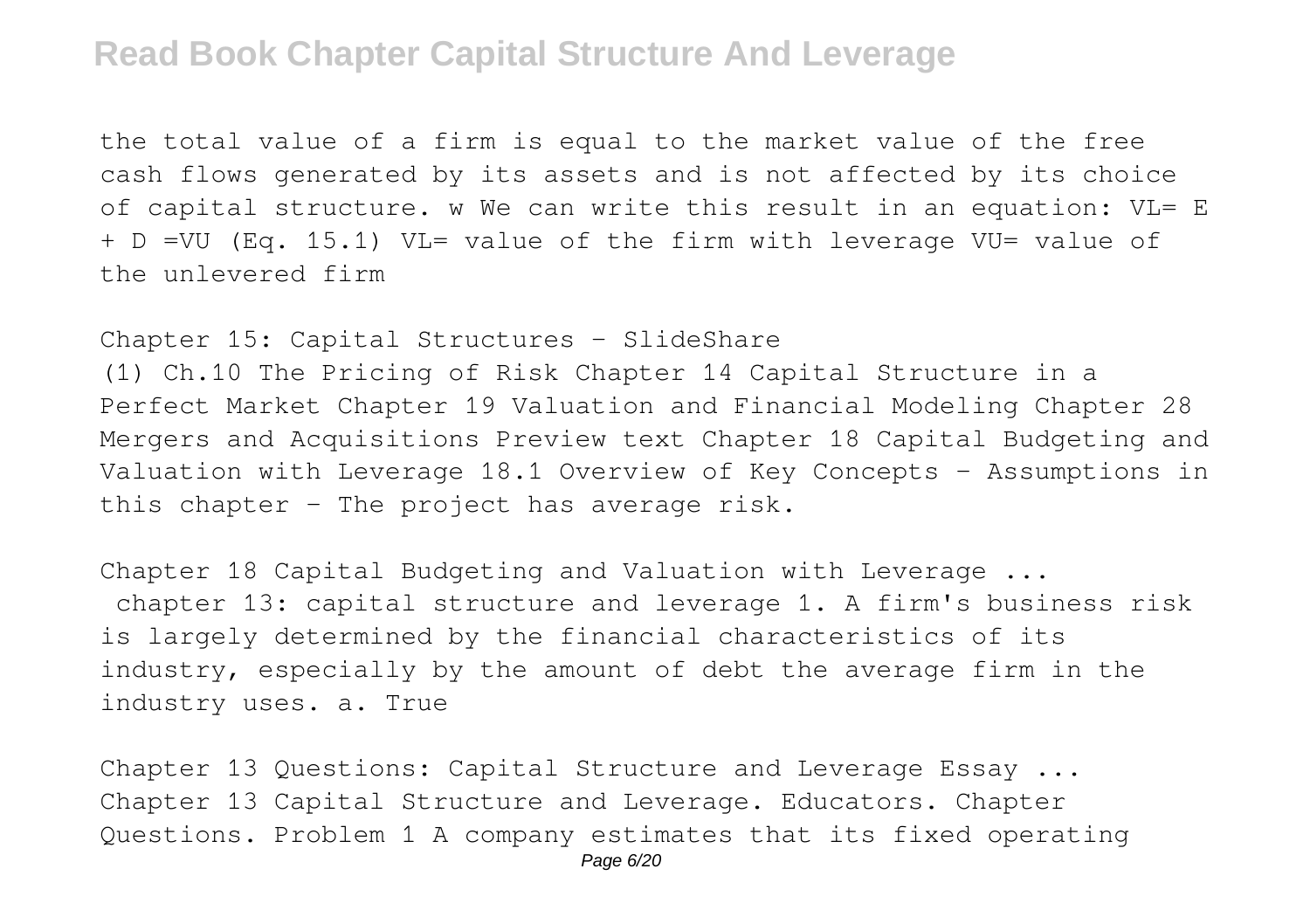costs are  $\frac{1}{500}$ ,  $\frac{1}{500}$ ,  $\frac{1}{500}$ ,  $\frac{1}{500}$  and its variable costs are  $\frac{1}{500}$  3.00\$ per unit sold. Each unit produced sells for  $\frac{1}{5}$  4.00 .\$ What is the company's breakeven point? In other words, how many units must it sell before its ...

Capital Structure and Leverage | Fundamentals of Title: CHAPTER 13 Capital Structure and Leverage 1 CHAPTER 13 Capital Structure and Leverage. Business vs. financial risk ; Optimal capital structure ; Operating leverage ; Capital structure theory; 2 Target Capital Structure . Preferred, Optimal mix of D, E and P/S to a) Max value of firm and b) Raise capital and finance expansion

PPT - CHAPTER 13 Capital Structure and Leverage PowerPoint ... Chapter Capital Structure And Leverage is available in our book collection an online access to it is set as public so you can download it instantly. Our digital library saves in multiple locations, allowing you to get the most less latency time to download any of our books like this one.

[DOC] Chapter Capital Structure And Leverage CHAPTER 13 Capital Structure and Leverage Business vs. financial risk Optimal capital structure Operating leverage Capital structure theory Page 7/20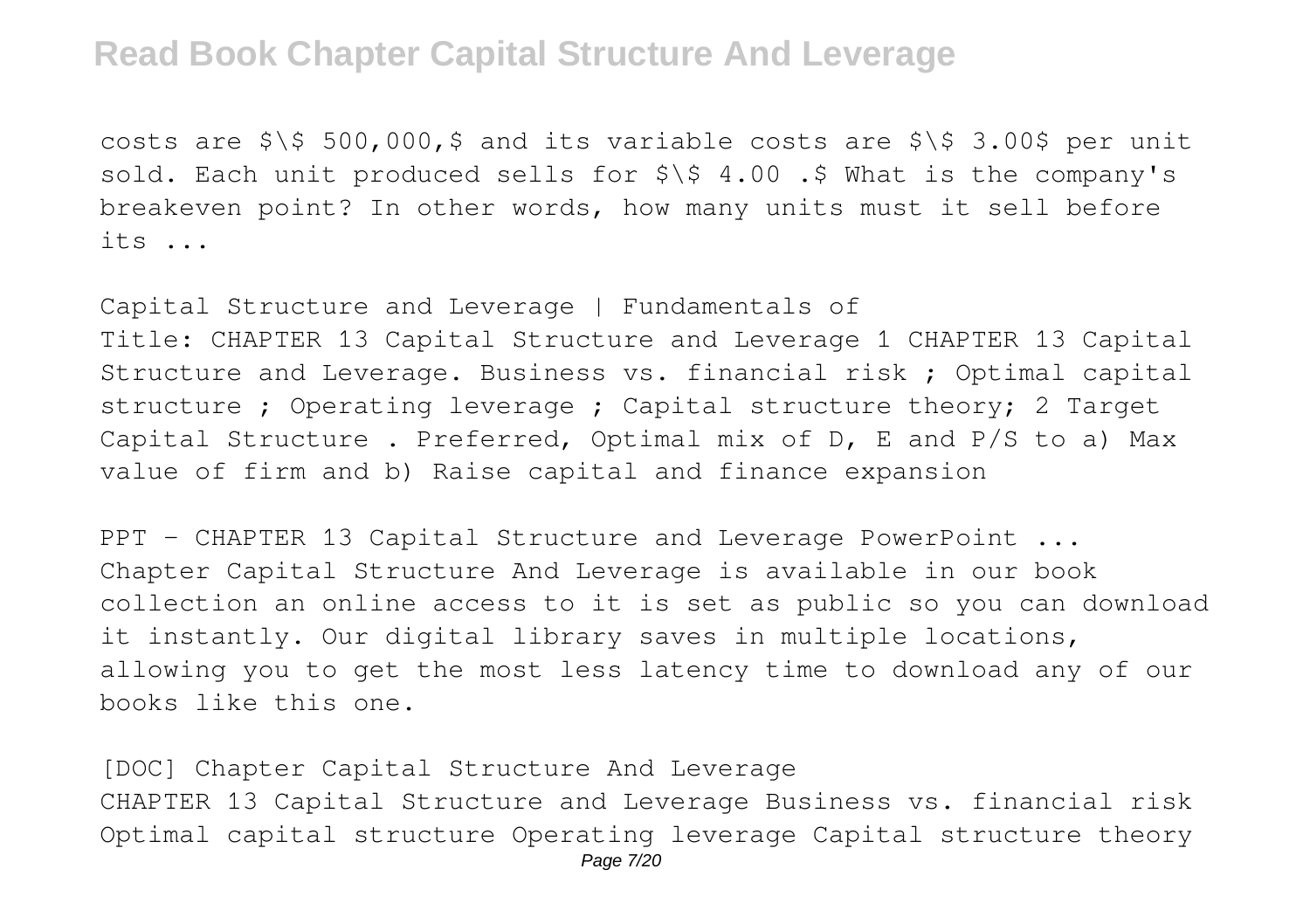What is business risk? – A free PowerPoint PPT presentation (displayed as a Flash slide show) on PowerShow.com - id: 486aa5-Zjk4Y

In 1958 an academic paper on corporate finance written by two professors (Merton Miller and Frances Modigliani, who were later awarded the Nobel prize for their research efforts) was published in The American Economic Review. One prime conclusion of their paper was that the exact form of a firm's capital structure did not affect the firm's value. Later papers by the same two authors and by many others modified the assumptions and changed this conclusion. We now think that capital structure decisions do affect a firm's value and corporate managers should understand better the financing alternatives that are available. One of the most important financial decisions is the decision to buy or lease assets. The leasing industry is large and getting larger. Unfortunately, it is very easy for a firm to evaluate incorrectly lease alternatives (see Chapter 12). The capital structure decision is one of the three most important financial decisions that management make (the distribution of earnings and the capital budgeting decisions are the other two contenders). Managers should increase their understanding of capital structure alternatives and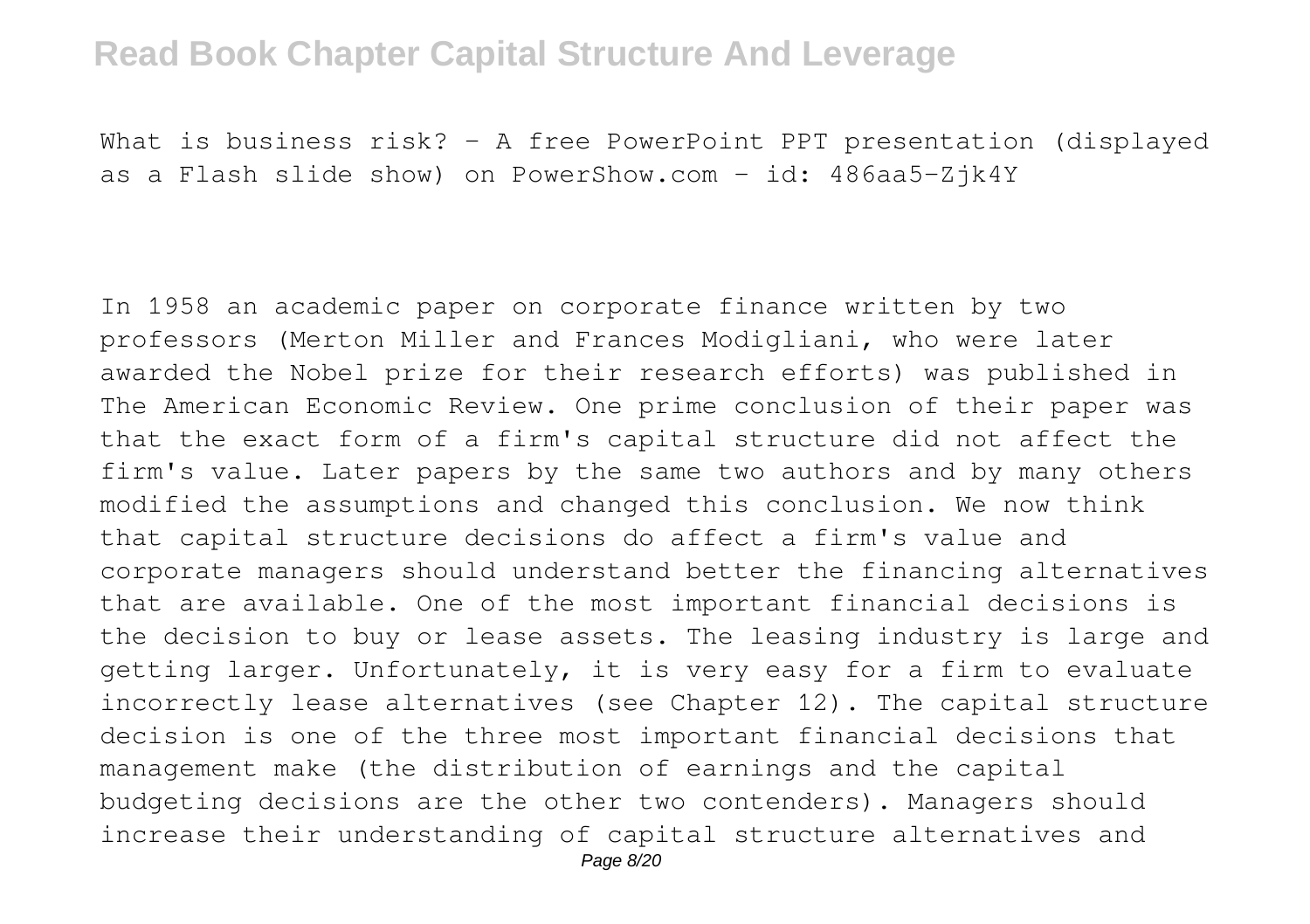remember that choosing the best capital structure is an art and not an exact simple calculation. But applying the art can be improved with understanding.

A comprehensive guide to making better capital structure and corporate financing decisions in today's dynamic business environment Given the dramatic changes that have recently occurred in the economy, the topic of capital structure and corporate financing decisions is critically important. The fact is that firms need to constantly revisit their portfolio of debt, equity, and hybrid securities to finance assets, operations, and future growth. Capital Structure and Corporate Financing Decisions provides an in-depth examination of critical capital structure topics, including discussions of basic capital structure components, key theories and practices, and practical application in an increasingly complex corporate world. Throughout, the book emphasizes how a sound capital structure simultaneously minimizes the firm's cost of capital and maximizes the value to shareholders. Offers a strategic focus that allows you to understand how financing decisions relates to a firm's overall corporate policy Consists of contributed chapters from both academics and experienced professionals, offering a variety of perspectives and a rich interplay of ideas Contains information from survey research describing actual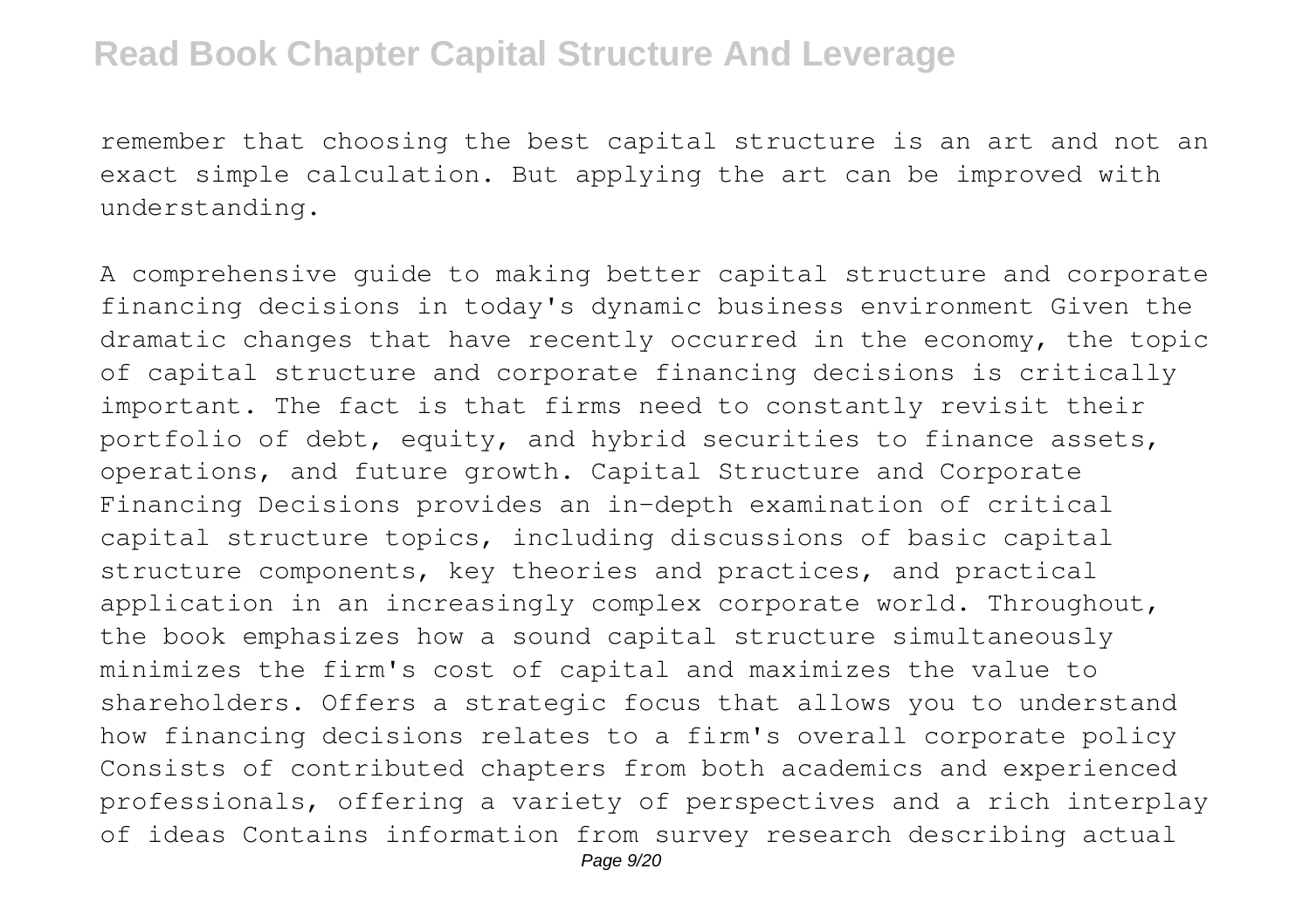financial practices of firms This valuable resource takes a practical approach to capital structure by discussing why various theories make sense and how firms use them to solve problems and create wealth. In the wake of the recent financial crisis, the insights found here are essential to excelling in today's volatile business environment.

"This dissertation consists of two essays and five chapters. The first essay in chapter two addresses the zero-leverage puzzle, the observation that many firms do not issue debt and thus seem to forego sizable debt benefits. Based on the trade-off theory, a firm financed with debt saves on taxes, while it faces the debt costs associated with financial distress. Firms issue debt and net a positive gain by trading off costs and benefits. However, zero-levered firms seemingly ignore significant tax advantages associated with debt financing. I propose that this behavior is due to the value in waiting to issue debt and postponing debt costs. By considering the real option of issuing debt, small and risky firms have incentives to postpone debt issuance, even when standard trade-off theory predicts that these firms should have leverage. Thus, the value of debt-free firms should include an option component whose value is derived from future debt issuance benefits. I present a simple model for a firm's optimal issuance with optimal leverage and default, and find the factors that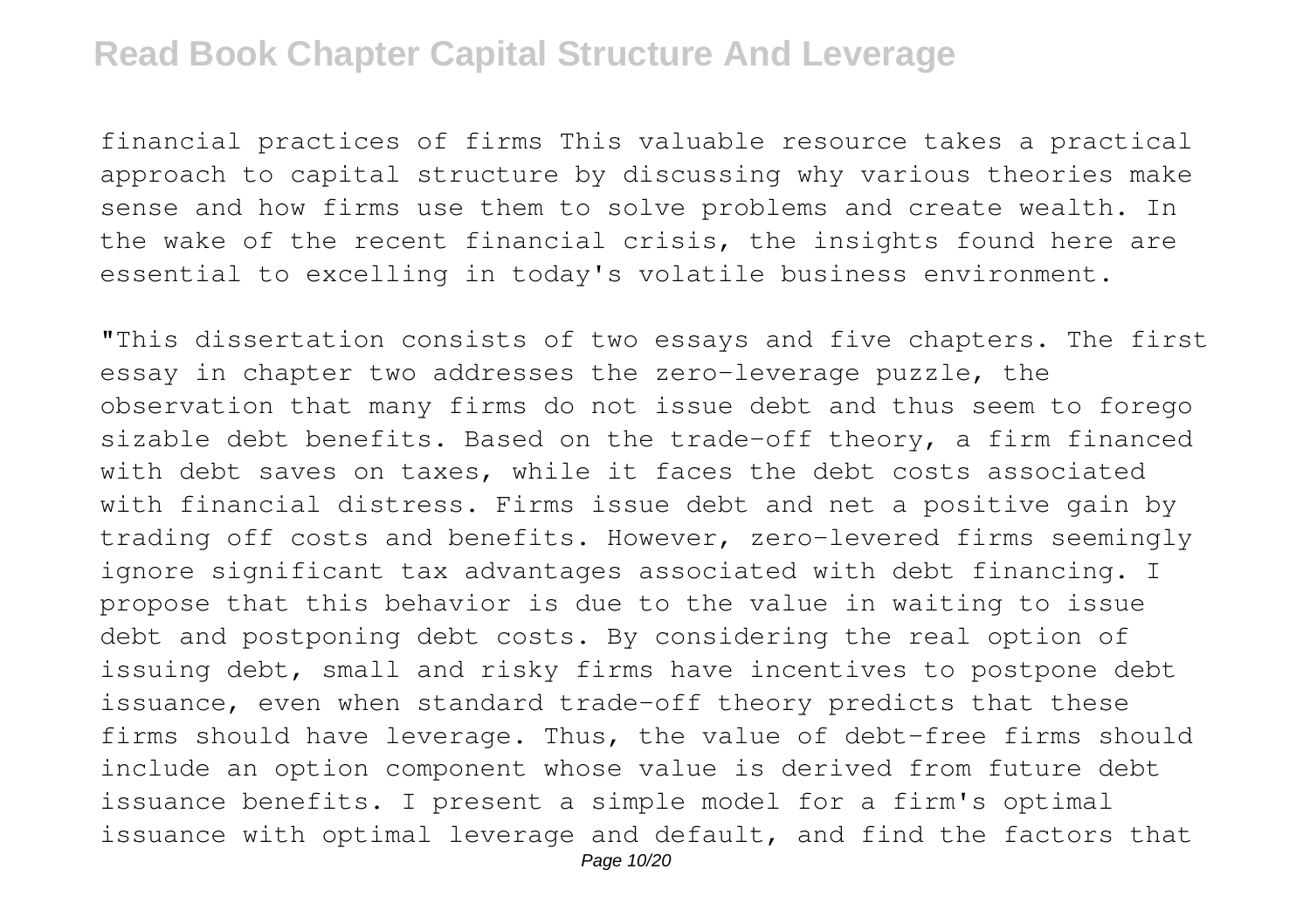increase the propensity to remain zero-levered: high volatility, high debt costs, low tax levels, low payout rate, and small size. I verify the factors empirically on a sample of zero-leverage (ZL) firms by estimating a survival and a choice model and an out-of-sample test on levered firms.The second essay in chapter three provides an explanation for the underleverage puzzle by relating it to volatility risk premia. As a stylized fact, many firms have lower leverage compared to what the trade-off theory predicts, in particular based on their low asset volatility. In addition, the underleverage is the highest for Investment-Grade (IG) firms. Without volatility risk, the essay empirically documents that underleverage across firms increases with volatility risk premium at the asset level. The result is the motive to present two models with stochastic asset volatility that feature optimal capital structure. With priced asset volatility risk, the models in standard trade-off settings show that a higher premium implies lower leverage; the assets' Variance Risk Premia (VRP) reduce tax benefits and increase debt costs. Empirically, the models' calibration leaves no significant underleverage patterns in the crosssection of the firms. Thus, seemingly underleveraged firms have high asset volatility risk premia relative to their low physical asset volatility, which explains their apparent underleverage. In particular, the largest proportion of the volatility is systematic for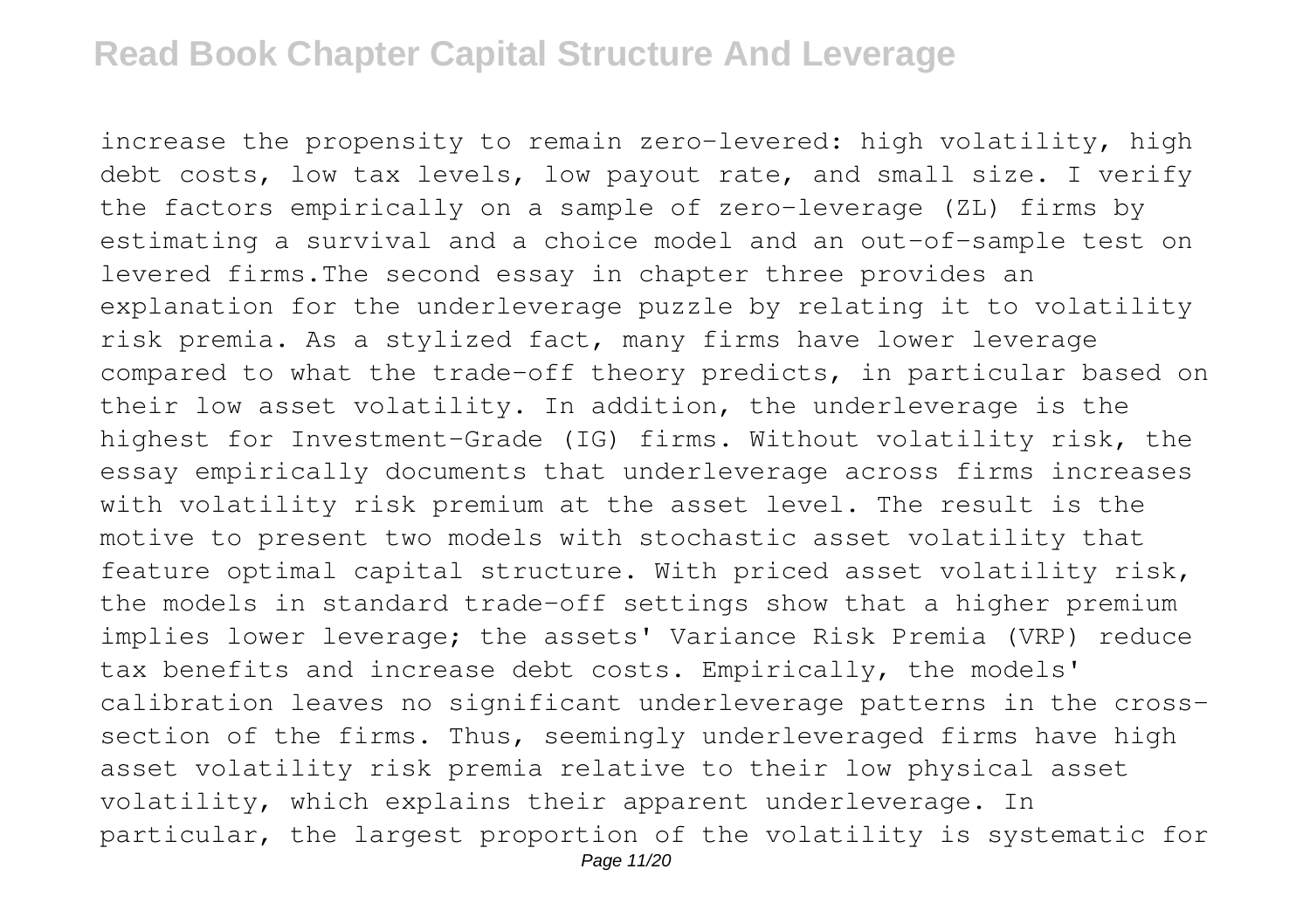IG firms; and, consequently, VRP are the highest. This in turn leads to a lower implied leverage, close to the IG firms' empirical leverage.Chapter four reviews the literature related to the earlier chapters. Chapter five concludes with the main findings and provides venues for the future research." --

The book that fills the practitioner need for a distillation ofthe most important tools and concepts of corporate finance In today's competitive business environment, companies must findinnovative ways to enable rapid and sustainable growth not just tosurvive, but to thrive. Corporate Finance: A PracticalApproach is designed to help financial analysts, executives,and investors achieve this goal with a practice-orienteddistillation of the most important tools and concepts of corporatefinance. Updated for a post-financial crisis environment, the SecondEdition provides coverage of the most important issuessurrounding modern corporate finance for the new globaleconomy: Preserves the hallmark conciseness of the first edition whileoffering expanded coverage of key topics including dividend policy, share repurchases, and capital structure Current, real-world examples are integrated throughout the bookto provide the reader with a concrete understanding of criticalbusiness growth concepts Explanations and examples are rigorous and global, but makeminimal use of mathematics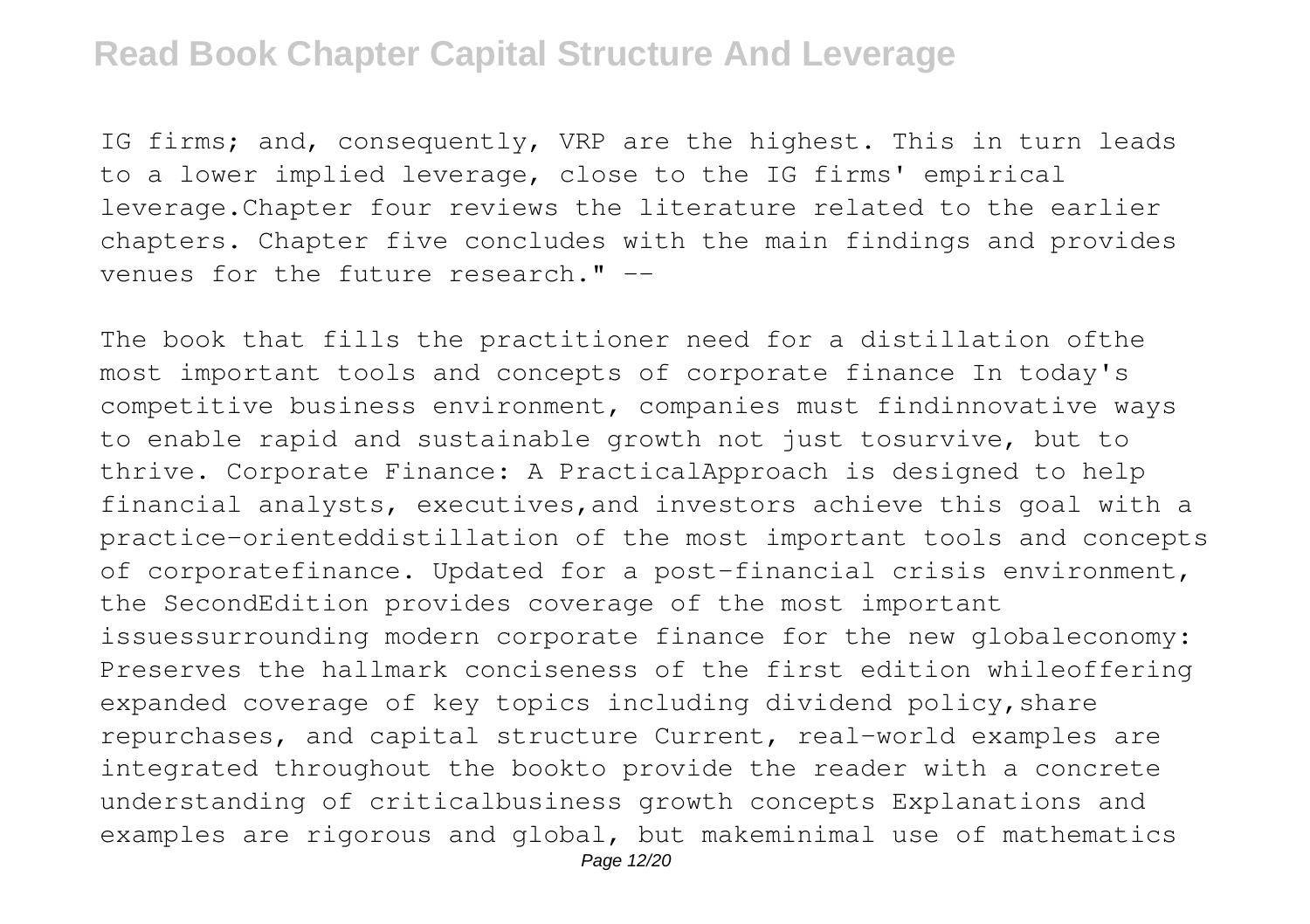Each chapter presents learning objectives which highlight keymaterial, helping the reader glean the most effective businessadvice possible Written by the experts at CFA Institute, the world's largestassociation of professional investment managers Created for current and aspiring financial professionals andinvestors alike, Corporate Finance focuses on the knowledge,skills, and abilities necessary to succeed in today's globalcorporate world.

The way in which leverage and its expected dynamics impact on firm valuation is very different from what is assumed by the traditional static capital structure framework. Recent work that allows the firm to restructure its debt over time proves to be able to explain much of the observed cross-sectional and time-series variation in leverage, while static capital structure predictions do not. The purpose of this book is to re-characterize the firm's valuation process within a dynamical capital structure environment, by drawing on a vast body of recent and more traditional theoretical insights and empirical findings on firm evaluation, also including asset pricing literature, offering a new setting in which practitioners and researchers are provided with new tools to anticipate changes in capital structure and setting prices for firm's debt and equity accordingly.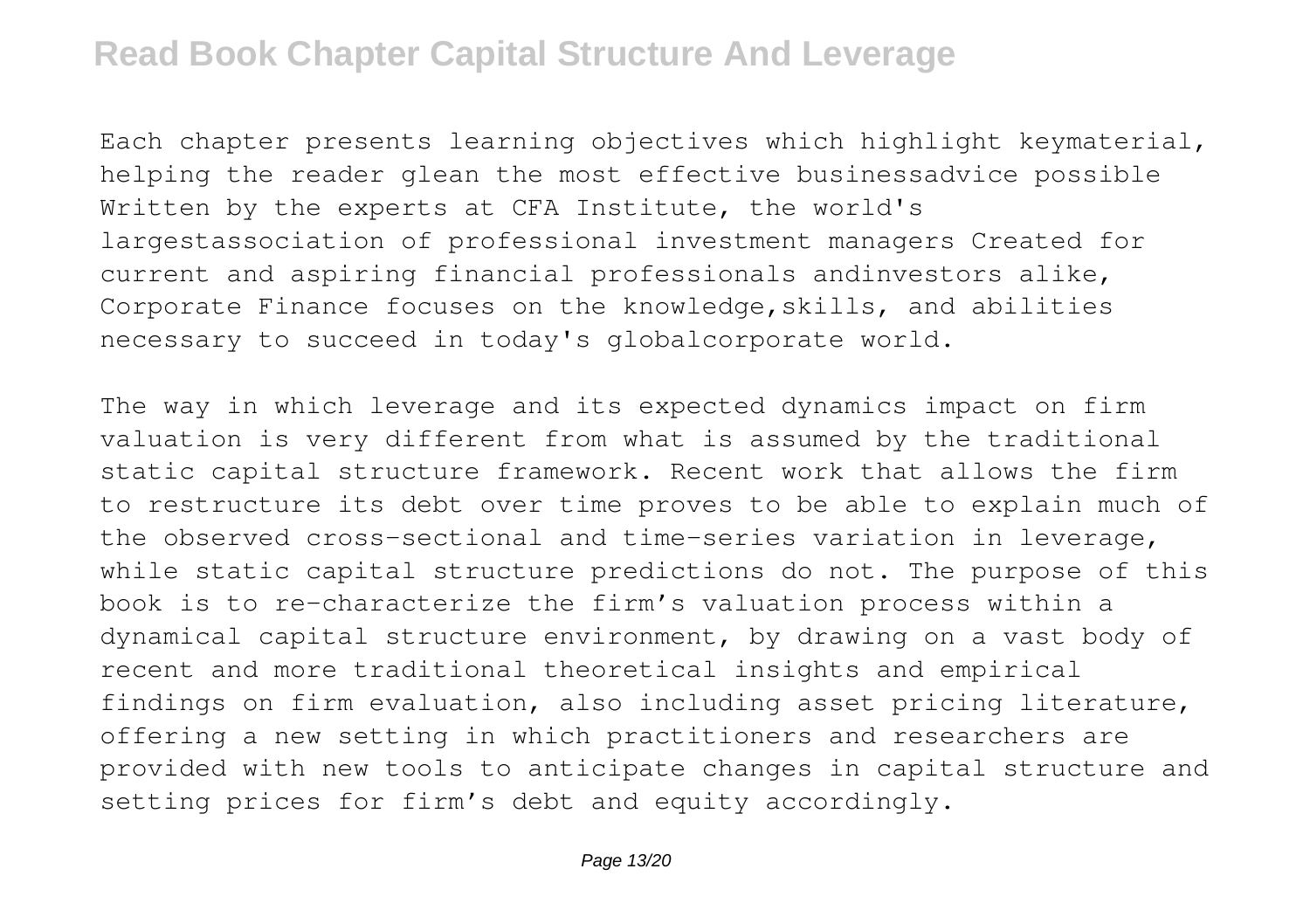Chapter 1 of this thesis uses a more robust market timing measure to test the relation between market timing and capital structure. A persistent impact of market timing on leverage is found. Moreover, the market timing measure is not a proxy for other firm characteristics, such as growth opportunities. This chapter also shows that equity issues at the IPO affect capital structure persistently, but equity issues in hot markets do not significantly reduce leverage more than those in cold markets. Though these results seem inconsistent with the static trade-off theory, we have to be cautious in rejecting the theory because the underlying capital structure will change after a firm goes public. Therefore, the firm may not need to rebalance away the effect of market timing IPO issues. To circumvent the bias against the trade-off theory when examining the IPO firms, chapter 2 studies capital structure adjustment mechanisms of firms that experience substantial changes in leverage. Adjustments appear to be asymmetric among firms with large increases and those with large decreases in debt ratios. The different adjustments are not due to differences in leverage targets or industry distributions between the samples. Speeds of adjustment are found to be affected by market timing opportunities. The persistence of equity market timing opportunities slows some firms' rebalancing process. Chapter 3 examines the relation between dividend smoothing and information asymmetry. Both the amount of the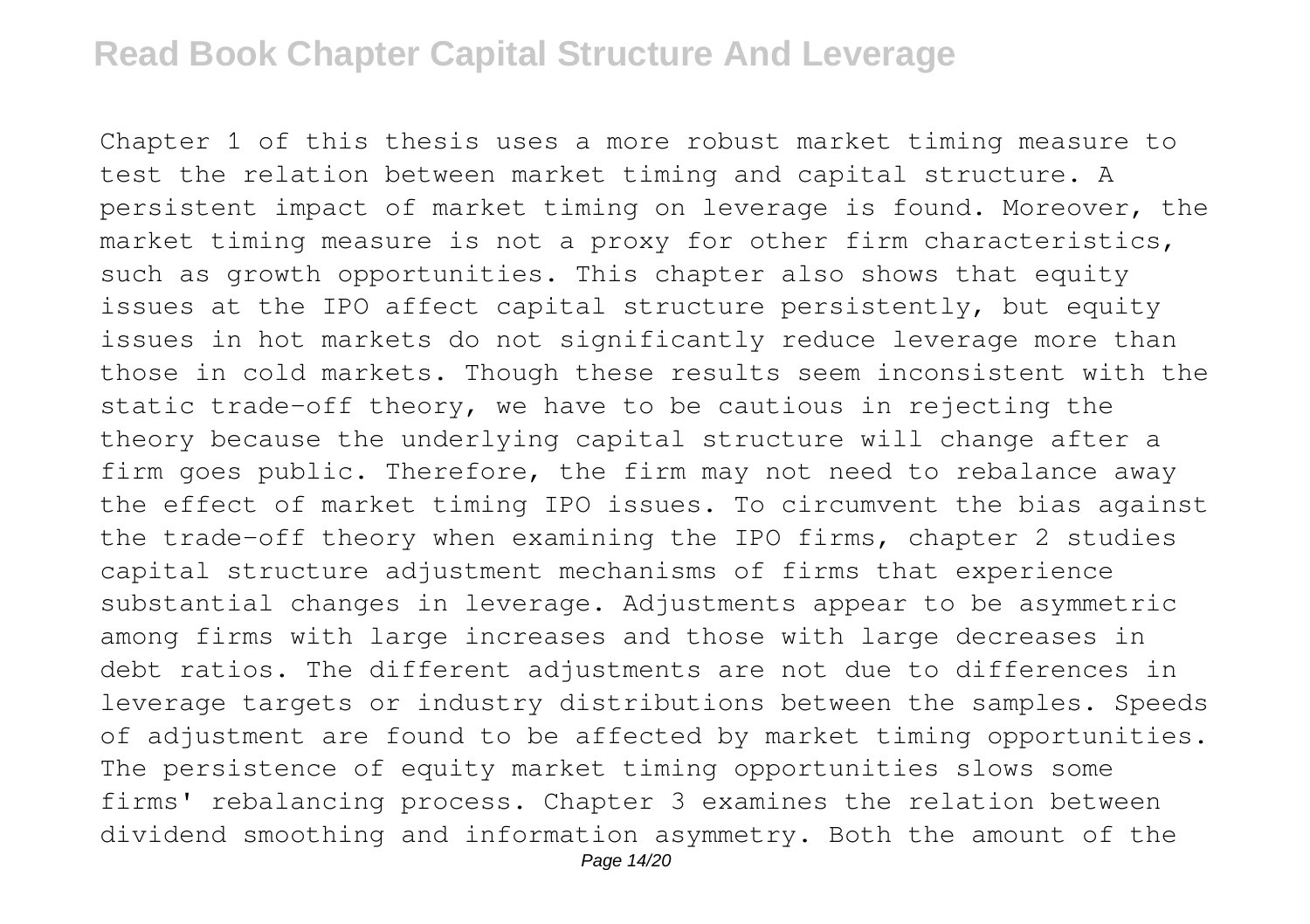dividend payment and the extent of dividend smoothing are found to be negatively related to standard measures of information asymmetry. Firms with higher levels of asymmetric information are associated with lower dividend payments and also have a higher propensity to smooth their dividends. These results imply that a firm's information environment affects its dividend policy as indicated by Miller and Modigliani (1961).

Capital structure theory is one of the most dynamic areas of finance and forms the basis for modern thinking on the capital structure of firms. Much controversy has resulted from comparisons of the theory of capital structure originally developed by Franco Modigliani and Merton Miller to real-world situations. Two competing theories have emerged over the years, the optimal capital structure theory and the pecking order theory.Arvin Ghosh begins with an overview of the controversies regarding capital structure theories, and then statistically tests both the optimal capital structure and pecking order theories. Using the binomial approach he analyzes the determinants of capital structure while discussing the role of market power in determining capital structure decisions. Ghosh probes the questions of new stock offerings and stockholders' returns, and analyzes capital structure and executive compensation. He then looks into debt financing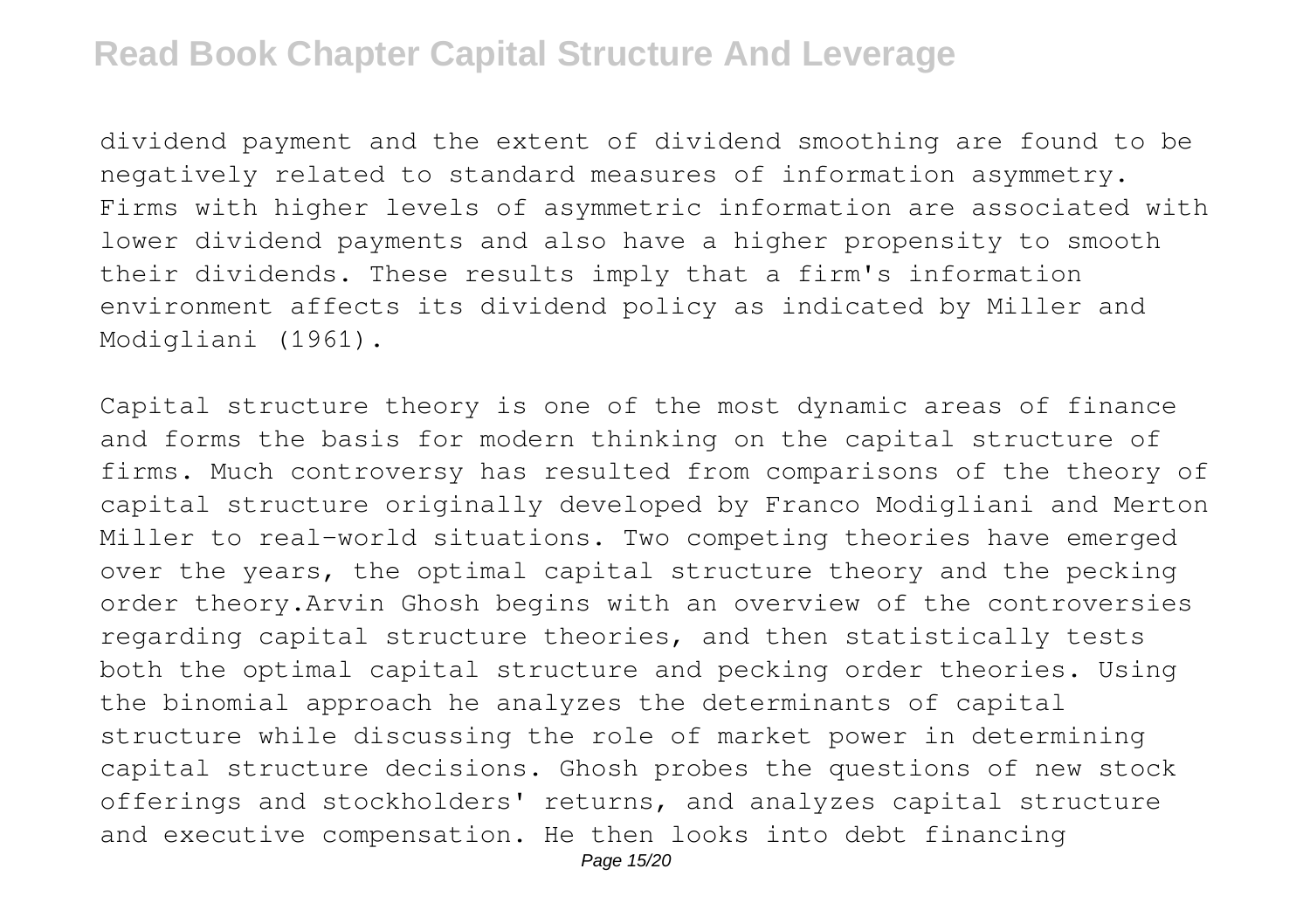ownership structure, and the controversal relationship between capital structure and firm profitability. Finally, he discusses the latest developments in the field of capital structure.A concise overview of a major issue in business economics and finance, this volume provides a fuller understanding of capital structure influence on the financial performance of firms, and will certainly stimulate further debate. While hundreds of scholarly articles have been written on the subject this is the first book to test competing theories against measurements of firms' performance and their underlying capital structure.

This dissertation, "Monetary Policy, R&D Investment, and Test of Corporate Capital Structure Theory" by Huili, Chang, {273c54}{273f2f}丽, was obtained from The University of Hong Kong (Pokfulam, Hong Kong) and is being sold pursuant to Creative Commons: Attribution 3.0 Hong Kong License. The content of this dissertation has not been altered in any way. We have altered the formatting in order to facilitate the ease of printing and reading of the dissertation. All rights not granted by the above license are retained by the author. Abstract: This dissertation consists of three chapters on monetary policy, R&D investment, and test of corporate capital structure theory. In the first chapter, I examine the impact of largescale asset purchases (LSAPs) on corporate financing and investment. I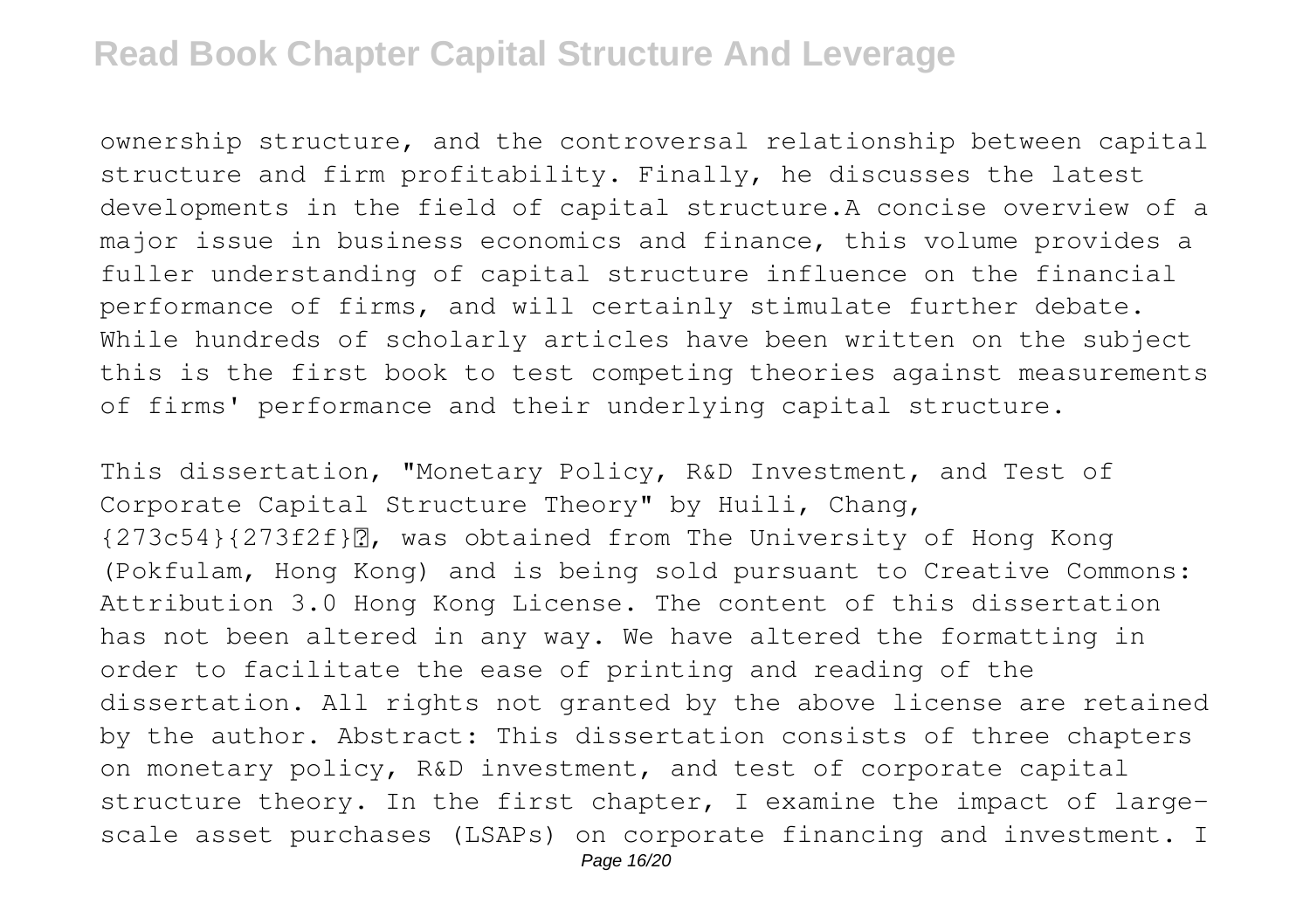find that LSAPs increased corporate financing and shifted the corporate financing pattern towards greater equity financing. Specifically, LSAPs enabled noninvestment-grade firms to issue more public equity and allowed investment-grade firms to issue more bonds. I find that LSAPs also affected the stock market through the portfolio balance channel. With the reversal of flight to quality, noninvestmentgrade firms enjoyed significantly higher stock returns than investmentgrade firms. After raising capital, public equity issuers used these proceeds to avoid bankruptcy, whereas debt issuers used the funds to expand their businesses. Therefore, unlike traditional monetary policy tools that affect bank lending, LSAPs stimulate the real economy by spurring the stock and bond markets and thereby providing firms with alternative sources of financing. In the second chapter, I attempt to differentiate demand-side reasons from supply-side reasons for firms with higher R&D investment to have a lower leverage. I use two identification events to test their different predictions, the introduction of state-level R&D tax credits and the grant of patents. Because state R&D tax credits increase R&D investment by firms headquartered in the state, I use their introduction to examine whether supply-side frictions affect corporate financing choices to finance R&D investment. I find that constrained firms issue more equity and have a lower leverage after their introduction, whereas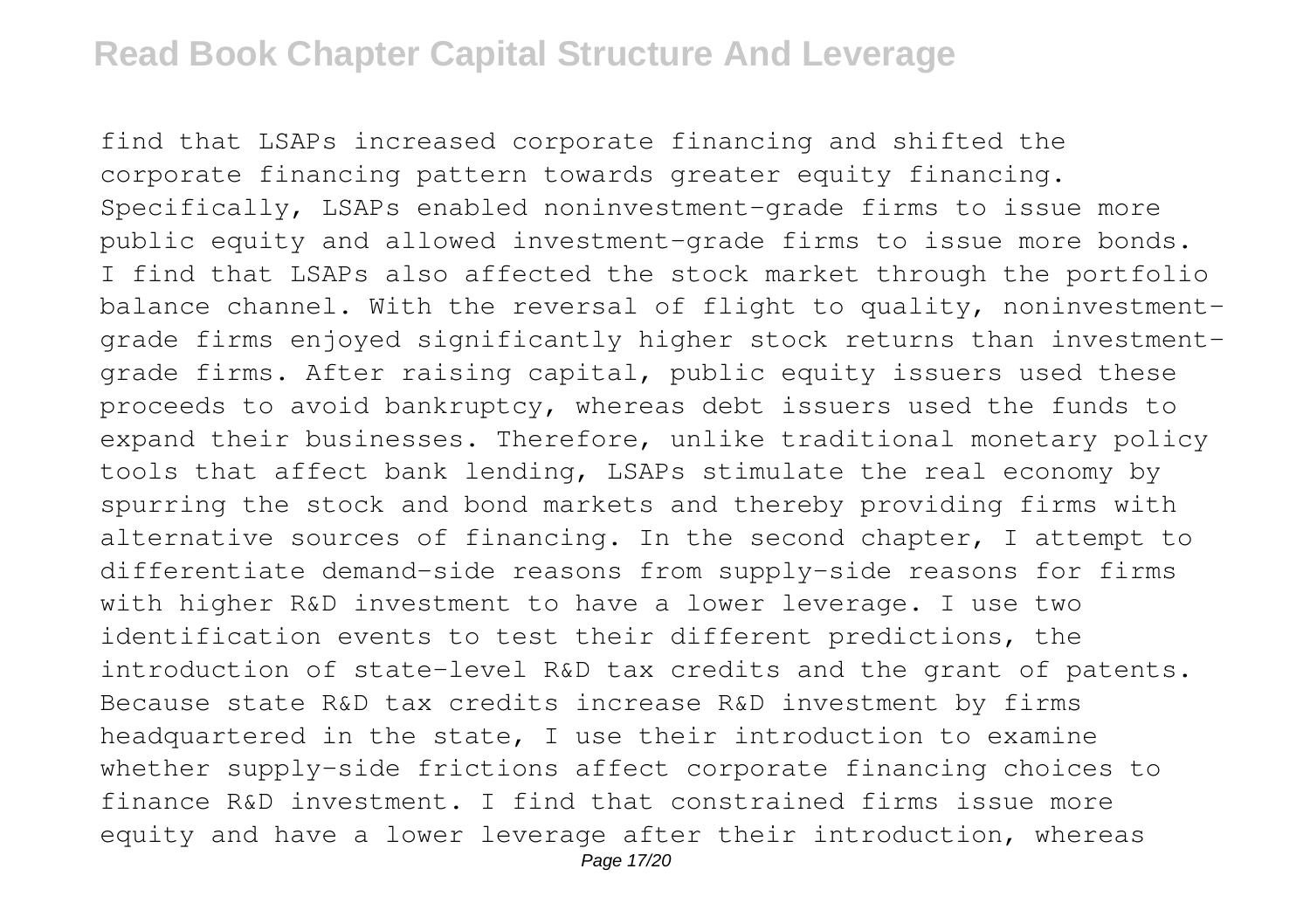unconstrained firms do not, which suggests that supply-side frictions force firms to issue equity to fund innovation. Because patents can partially relieve credit constraints, I use the grant of patents to analyze whether firms change their leverage after credit constraints are lessened. I find that firms increase their leverage after the grant of patents, which again indicates that supply-side frictions are dominant in shaping corporate leverage. Therefore, the negative relationship between R&D investment and corporate leverage is primarily due to supply-side frictions. In the third chapter, I point out that prior tests of the pecking order theory fail to consider whether firms have access to the debt market or not, and arque that small and high-growth firms' tendency to issue equity reflects no access to the debt market rather than rejects the pecking order. I adopt financial constraints as proxy for firms' access to the debt market, and empirically demonstrate that once financial constraints are controlled for, the pecking order provides a better description of firms' financing behaviors. To address the endogeneity problem, I use an exogenous event, firms' addition into the S&P 500 index. Consistent with my prediction, firms are more likely to issue debt after the addition. Finally, I show that financial constraints are different from the alternative explanation of debt capacity constraints. Subjects: Corporations - Finance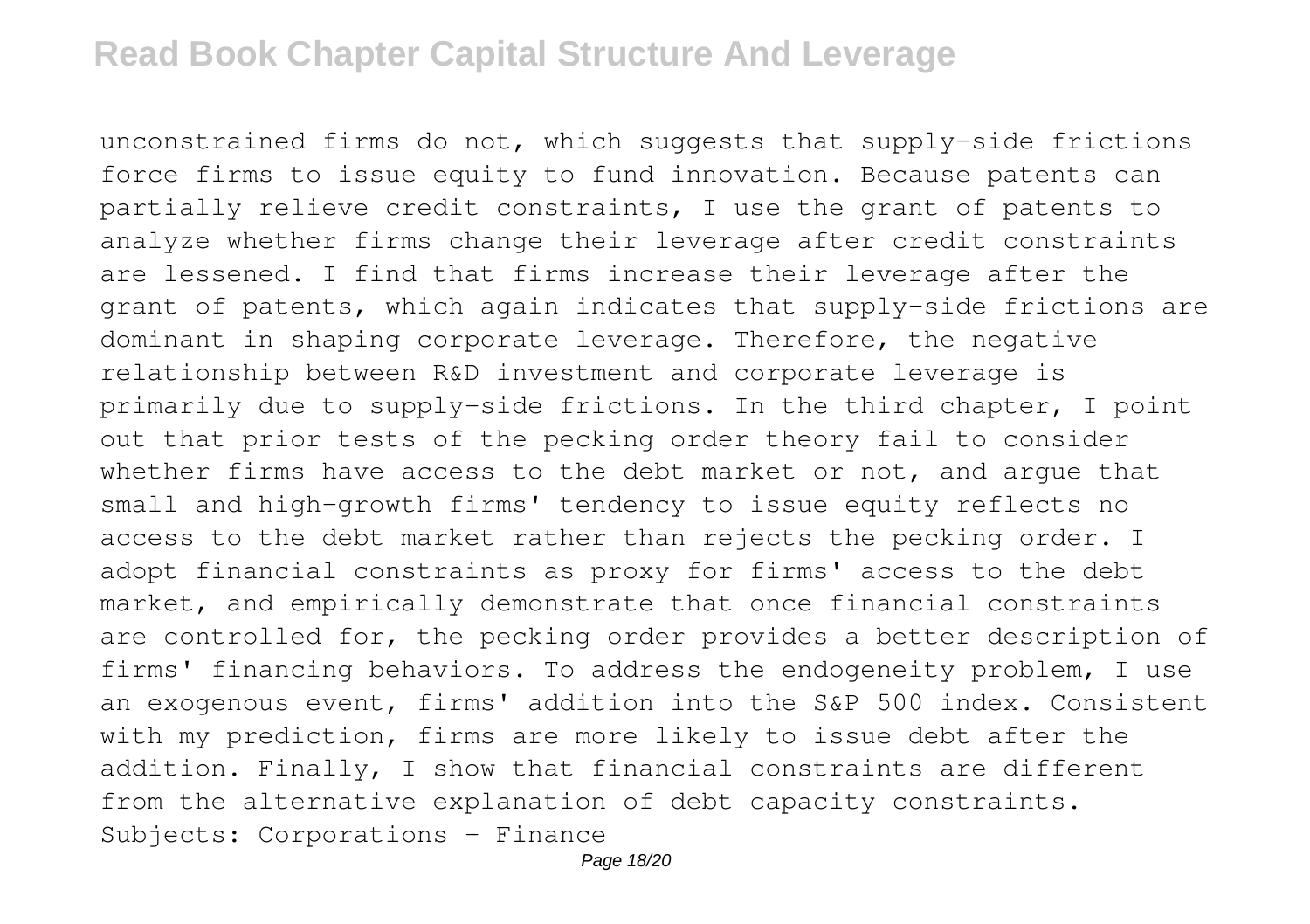This Study Guide to accompany Foundations of Finance: The Logic and Practice of Finance Management, 5th Edition, was written by the authors with the objective of providing a student-oriented supplement to the text. Each chapter of the Study Guide contains: \*an orientation of each chapter along with a chapter outline of key topics \*problems (with detailed solutions) and self tests which can be used to aid in the preparation of ouside assignments and in studying for exams \*a tutorial on capital budgeting \*a set of tables that not only give compound sum and present value interest factors, but also show how to compute the interest using a financial calculator

This book focuses on microeconomic foundations of capital structure theory. It combines theoretical results with a large number of examples, exercises and applications. The book examines fundamental ideas in capital structure management, some of which are still not very well understood in the business community, such as Modigliani and Miller's irrelevance result, trade-off theory, pecking-order theory, asset substitution, credit rationing and debt overhang. Chapters also cover capital structure issues that have become very important following the recent financial crisis. Miglo discusses the ways in which financial economists were forced to look critically at capital